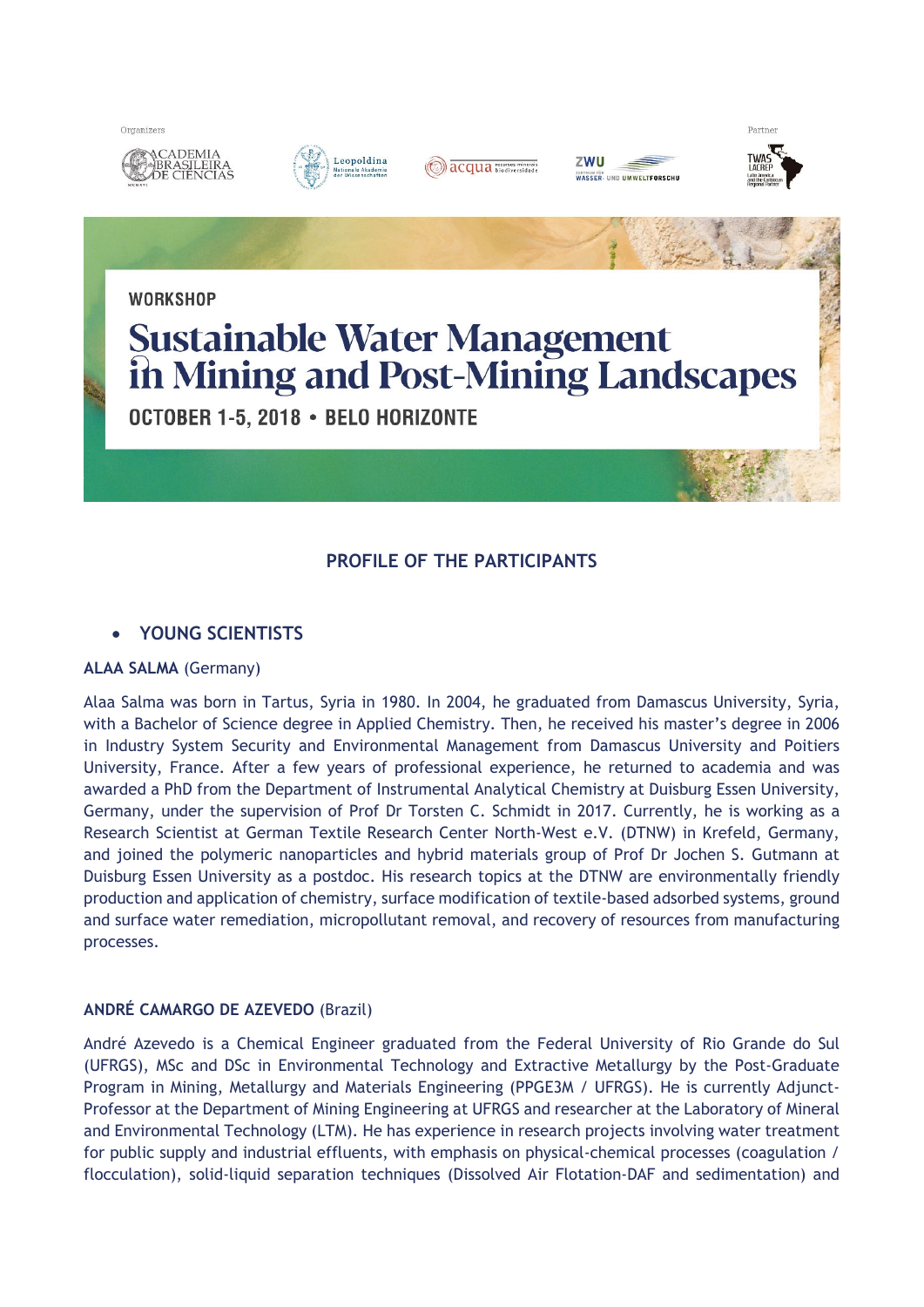nanotechnology (generation and application of nanobubbles in advanced flotation processes). With several studies published in the last 5 years focusing on process engineering, on the removal of pollutants (sulfate ions, xanthates, amines, emulsified oils and heavy metal cations) from mining process water, aiming at water reuse or controlled disposal. He has recently worked on a research and extension project, in partnership with Nexa Resources, for the treatment of water from the beneficiation of polymetallic sulfides of the company's future mining project, for the exploration of lead, zinc and copper in the state of Rio Grande do Sul-Brazil. This work evaluated the potential of DAF on the removal of metal ions and suspended solids for water reuse in the ore beneficiation by froth flotation and may be the first case of application of DAF in the mining industry in Brazil.

## **ANNA CORD** (Germany)

Anna Cord is a senior researcher at the Department of Computational Landscape Ecology and head of the research group "Biodiversity and Ecosystem Services". She is also leading an interdisciplinary work package on "Trade-offs and synergies between ecosystem services" within the UFZ Topic "Ecosystems of the Future". She has a background in ecology and remote sensing and holds a PhD in geography. Her research focuses on the analysis and modelling (in particular machine learning methods) of species distributions, habitats and ecosystem services, taking into account land use and landscape structure. In her recent work, she also investigates the trade-offs between ecosystem services (such as agricultural production) and biodiversity caused by human use of natural resources. Her research includes both conceptual work as well as case studies from regional to continental scale. In particular, she is interested in how remotely sensed information and other geospatial data can help inform decision-making and improve future capabilities of monitoring ecosystem services.

## **ARIETTE SCHIERZ** (Germany)

Currently, Ariette Schierz is a research scientist and project manager at the Institute for Resource Ecology at the Helmholtz-Zentrum Dresden-Rossendorf. Schierz's areas of interest include environmental remediation, environmental monitoring, nanotechnology, contaminant fate, hazardous waste management and aquatic/sediment geochemistry. Her current project focusses on studying processes in repository subsystems on the nano- and the microscale, especially evaluating radionuclide migration in heterogeneous systems (clay, granite, salt) and across chemically perturbed barrier interfaces. Schierz received her PhD in Environmental Chemistry from the University of Leipzig (Germany) in 2007. In the course of her doctoral research, Schierz developed expertise in in-situ groundwater treatment. From 2008 to 2015, she worked as a research scientist to further develop her expertise in environmental remediation and water management at University of South Carolina, Duke University, The University of Texas at Austin and Texas Tech University (USA). From 2015 to 2017, Schierz was a Senior Scientist in the Biological and Ecological Science Practice at Exponent Inc. (USA). While at Exponent, she provided technical support on contaminated sites, including urban mining sites, former refineries, and other industrial sites and worked on a variety of projects, including site assessments, and natural resource damage assessments.

## **DIEGO PUJONI** (Brazil)

Biologist and Statistician graduated by the Federal University of Minas Gerais (UFMG). PostDoc internship in the Laboratory of Limnology, Ecotoxicology and Aquatic Ecology of the Institute of Biological Sciences (ICB) of UFMG, in the area of EcologyLimnology. Data manager of the Brazilian Long-Term Ecological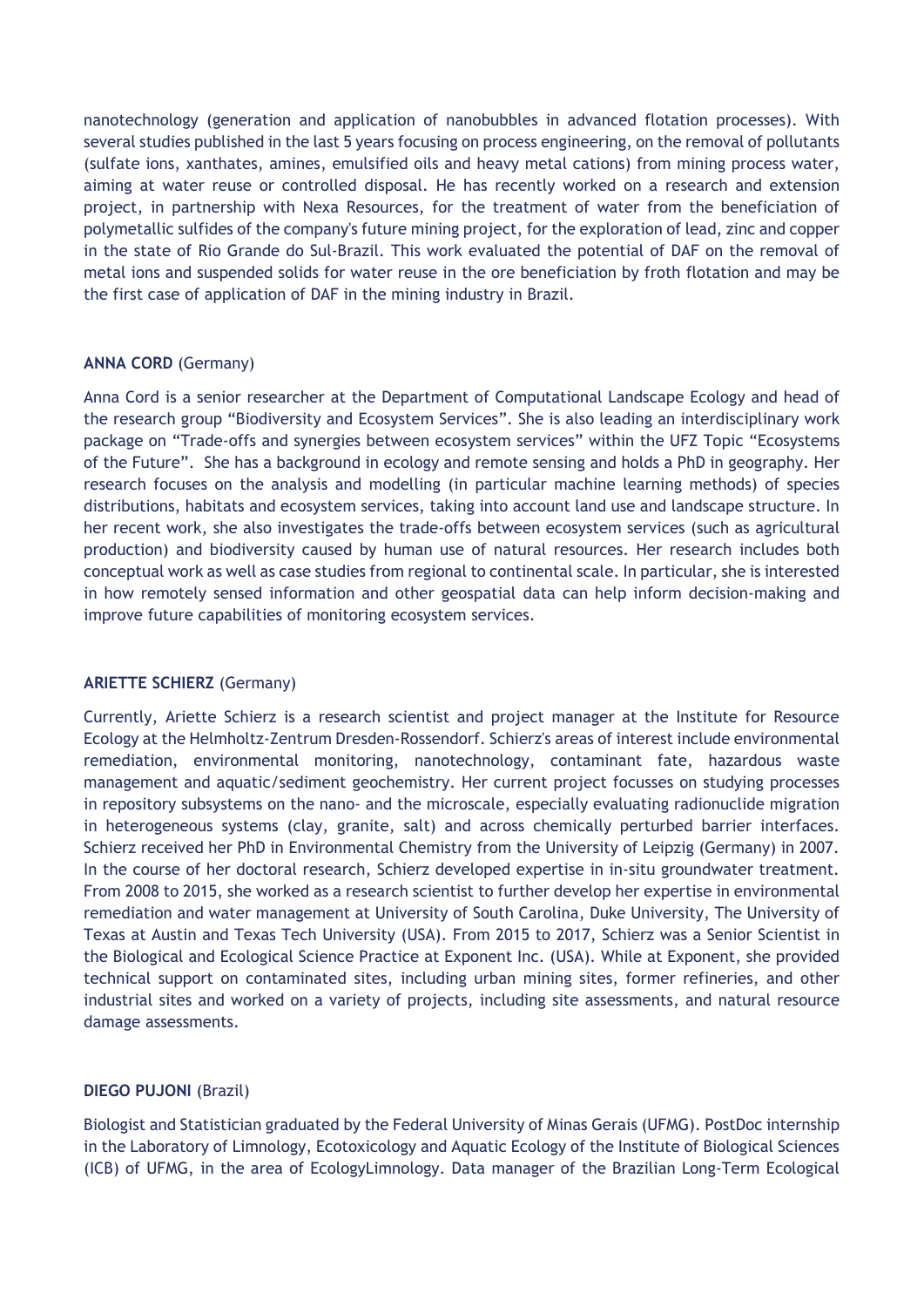Research Program (PELD-site 4). Bachelor's degree in Statistics by UFMG (2018). Master (2010) and Doctor (2015) in Ecology, Conservation and Management of Wildlife by UFMG with an emphasis in Theoretical Ecology, Numerical Ecology, Biological Data Analysis, Limnology, and Mathematical Modeling. Degree in Biological Sciences from UFMG (2007). Technician in Chemistry graduated from the Technical College of UFMG (2004). Lecturer at the State University of Minas Gerais (2015-2016), where held the position of Chief of the Department of Exact Sciences. Part (six months) of his doctorate was held at Wageningen University (Netherlands) where he developed projects in the area of Mathematical Modeling of biological systems. His research focused on the construction of stochastic and deterministic models aiming to test hypotheses about the functioning of ecosystems and biological communities in a spatiotemporal perspective. He has experience in the analysis of multivariate biological data using programming with R software.

## **ELLEN CRISTINE GIESE** (Brazil)

Ellen Cristine Giese is a researcher at the Center for Mineral Technology (CETEM) at Extractive Metallurgy and Bioprocesses group, where coordinates projects in Biotechnology and Biohydrometallurgy. Researcher fellow of productivity in technological development and innovative extension (CNPq-DT, Brazil) since 2017, Bachelor's of Science (Chemistry) (2002), specialization in Applied Biochemistry (2004) and master's in Biotechnology (2005) at Universidade Estadual de Londrina. Doctorate in Food Science and Engineering (2008) at Universidade Estadual Paulista Júlio de Mesquita Filho (UNESP). Post-doctoral terms in Biotechnology projects at Universidad de Castilla-La Mancha (Spain, 2008-09), Lakehead University (Canada, 2009-10) and Universidade de São Paulo (2011-12). Main line of research: Biohidrometallurgy, Microbial-Mineral Biochemistry and Biotechnology, currently working on the following topics: interaction microorganism-mineral, bioleaching and biosolubilization of ores, immobilized biocatalysts and biosorption. She has published more than 35 papers in peer reviewed international journals and presented more than 90 papers in international conference proceedings. She has also recorded 3 patents on biotechnological processes.

## **FALK HÄNDEL** (Germany)

Falk Händel studied Water Management at Technische Universität Dresden, Germany, from 2005 to 2010. His diploma thesis focused on the regional numerical modeling of heat transport in a shallow aquifer subject to possible low-enthalpy geothermal applications. In 2014, Händel finished his PhD thesis, supported by the PhD scholarship program of the German Federal Environmental Foundation (DBU), on the topic of Managed Aquifer Recharge. Here numerical studies and field tests were applied, among others to evaluate a new clean-water recharge method using cost-efficient small-diameter wells (ID 1- 2"). After 2014, Händel started working at the Institute of Groundwater Management at Technische Universität Dresden as a research associate. His position encompasses teaching, mainly in the context of field exploration techniques, and further scientific works on different topics. These include Managed Aquifer Recharge, more precisely assessing clogging processes in small-diameter wells by low quality waters, heat transport simulation in porous media, but also contaminant plume length estimation using analytical models. Recent research works focused on the numerical simulation of flow and transport processes in the unsaturated zone during decentralized rain and treated wastewater infiltration. During his PhD and scientific work at Technische Universität Dresden, co-operations could be established with among others the Helmholtz-Centre for Environmental Research (UFZ), Germany; Kansas Geological Survey, KS, USA; University of Basel, Switzerland; Technion, Israel and the Commonwealth Scientific and Industrial Research Organisation (CSIRO), WA, Australia working on the previously mentioned topics.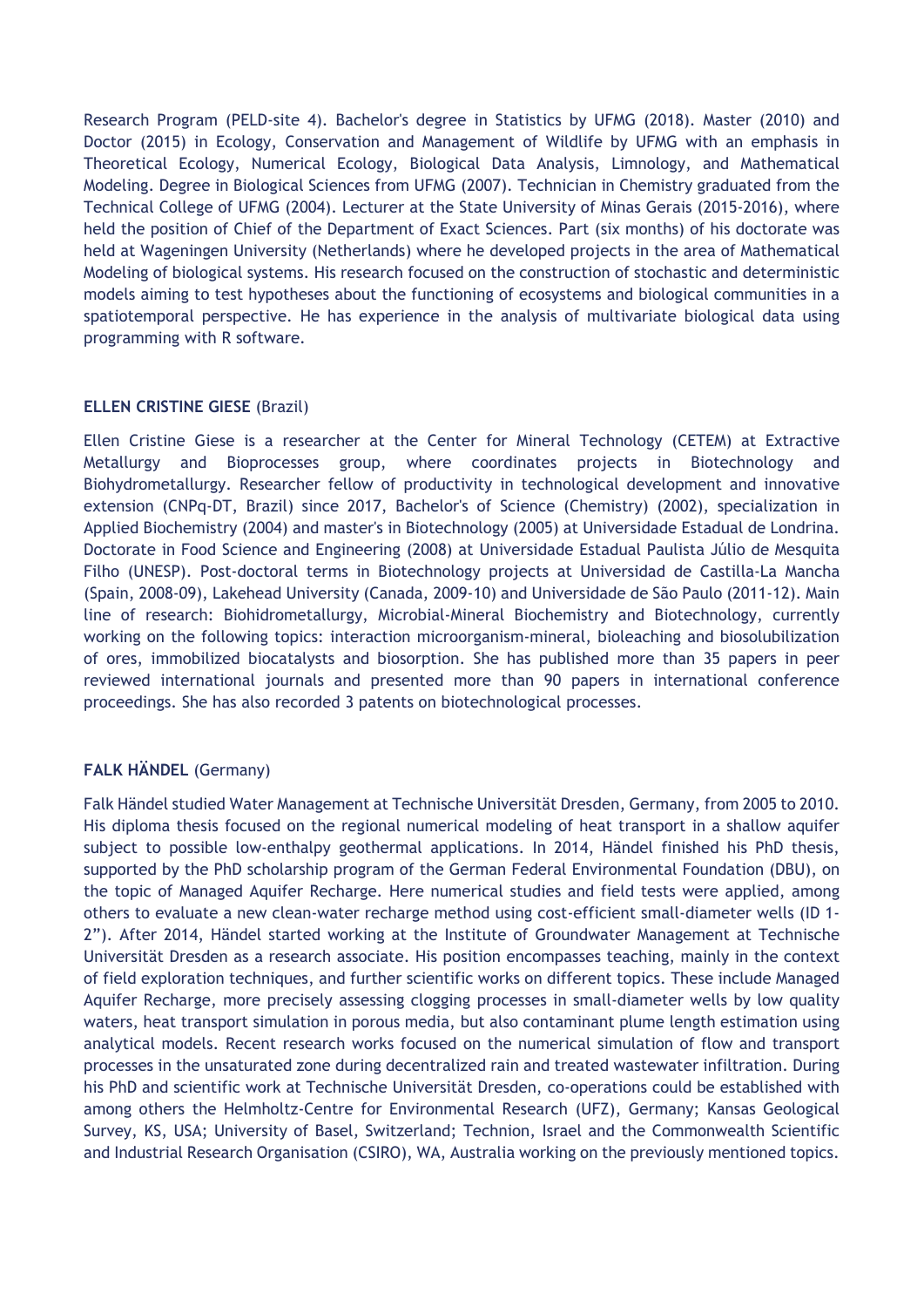## **FLÁVIA YOSHIE YAMAMOTO** (Brazil)

Flávia Yoshie Yamamoto holds a bachelor's degree in Biological Sciences at the Universidade Federal do Paraná (2009). Master's and PhD in Cell and Molecular Biology at the Universidade Federal do Paraná (2012;2016). Conducted her research at the Laboratory of Cellular Toxicology (UFPR, 2006-2016) and at the University of California, Riverside for a PhD sandwich program (9 months, 2015). She was a temporary professor of ecotoxicology, biochemistry and cell biology at the Universidade Tecnológica Federal do Paraná (2016-2018). Currently, she is a postdoctoral researcher at the Institute of Biosciences of the Universidade Estadual Paulista (UNESP, Campus Litoral Paulista) for a period of 2 years (2018- 2020). Her interest is to understand the impacts of chemicals introduced into aquatic environments, especially those from human activities sources, and their effects in the biota and human populations. Her postdoctoral research is related to the assessment of the toxicity of the pollutants present in the Doce River after the collapse of Fundão tailings dam (MG, Brazil), through different biomarkers in fish. Has experience in the field of Ecotoxicology, with emphasis in Cellular and Molecular Biology, working mainly in the following subjects: pollutants, biomonitoring, aquatic ecossystems, fish, biomarkers, biochemical, morphological and molecular analysis and immunoassays.

## **GERDHARD JESSEN** (Canada)

Gerhard Jessen completed his PhD at the Max Planck Institute for Marine Microbiology in June 2015, under the supervision of Prof Dr Antje Boetius. His work focused on the effects of permanent and temporary hypoxia on microbial communities at the Crimean Shelf (Black Sea). Although Jessen's research for understanding was applied to climate change, he understood towards the end of his PhD the need to extend his experience in applied scientific research directly into mining contexts; a key industry for both Chile and Canada. Thus, in 2017, Jessen joined Dr Lesley Warren's aqueous and microbial geochemistry research group to work specifically in environmental and reclamation management for the resource sector as a Postdoctoral Fellow at the University of Toronto. Jessen is investigating the dynamic interplay between geochemistry and microbial community structure and function on water quality at Base Mine Lake (BML), the first commercial scale demonstration pit lake (water cap tailings technology) in Canada. Over the last year at the Civil and Mineral Engineering Department, University of Toronto and the Lassonde Institute of Mining, he is performing monthly field campaigns and applying state-of-the-art techniques such as 16S rRNA gene amplicons (Archaea and Bacteria) sequencing, shotgun metagenomics, and geochemistry to identify the dynamic and interactive microbial and biogeochemical development of this pilot system and generate new knowledge that will improve environmental management for this growing and significant global anthropogenic biogeochemical reservoir. Jessen's aim is to provide new insights into the establishment and development of biogeochemical trajectories within new systems; how community metabolic capacities can serve as bioindicators of ecosystem services; and to help guide the development of biologically informed strategies for better mine wastewater stewardship.

## **JAMES APAÉSTEGUI CAMPOS** (Peru)

Doctor in Geosciences with action area on environmental geochemistry – Paleoclimatology by the Federal University of Fluminense - Brazil. Formed in Master of Science (MSc) in Water resources management and Agricultural Engineer degree by the Agraria La Molina University – Perú. He has developed works related to environmental management of water resources oriented to climate change using hydrological models. He also conducts research programs for water resources monitoring using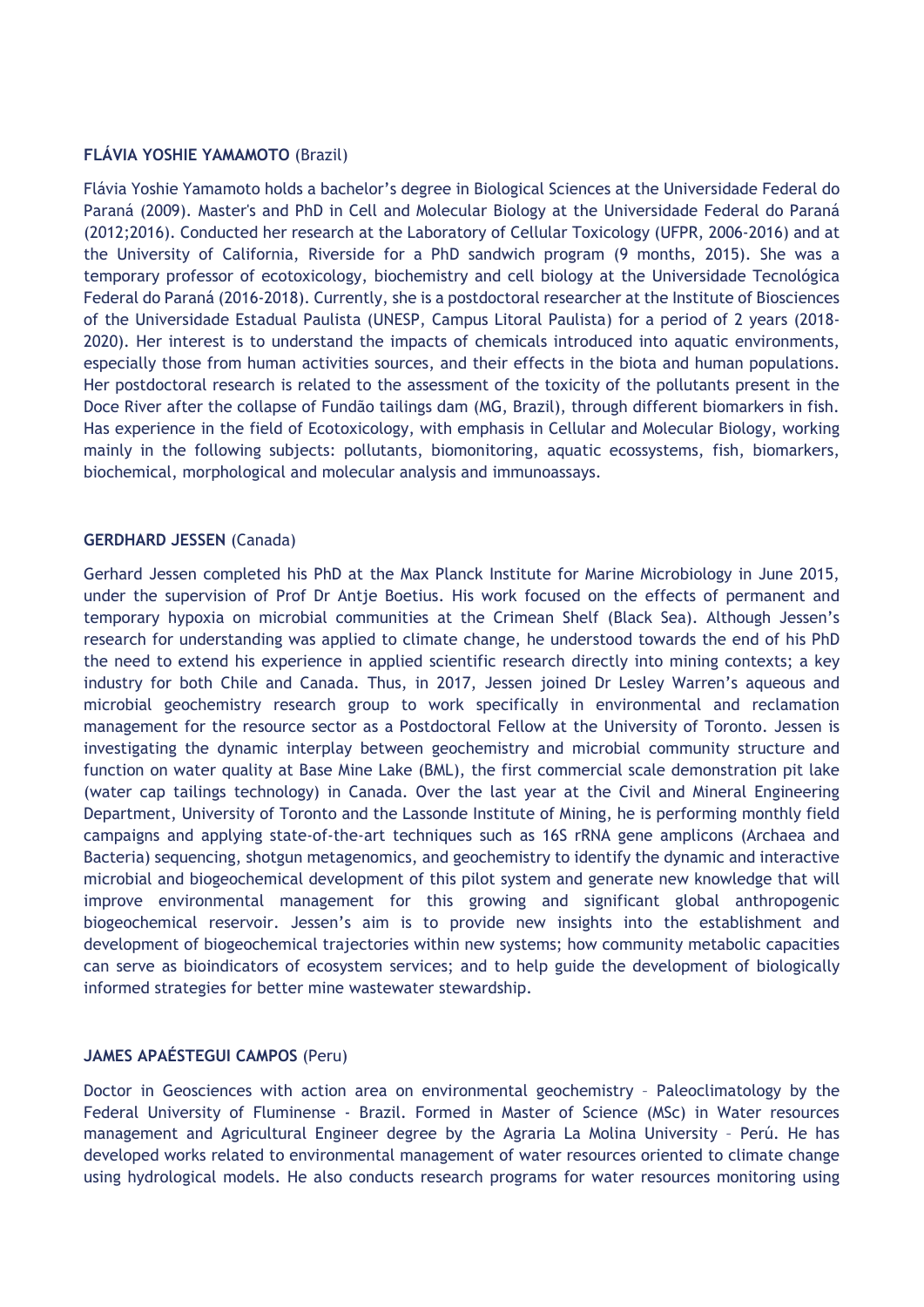geochemical tracers such as stable isotopes and trace elements. Relevant publications in peer reviews journals are related to paleoclimate reconstructions in Andean region based on stable isotopes on speleothems during the last millennium and the Holocene. He is currently working as a Senior Scientific Researcher of the Peruvian Geophysical Institute and Executive director of the new Water Science Institute held by the Pontifical Catholic University of Peru - PUCP. President of the Peruvian Speleological Group –(Espeleo Club Andino), and member of the HYBAM (Hydrology and Geodynamics of the Amazon basin) Observatory and the Paleotraces International Mixed Laboratory (LMI Paleotraces).

## **KELLY WHALEY-MARTIN** (Canada)

Kelly Whaley-Martin is a post-doctoral fellow at the University of Toronto, Canada and her research interest and experience over the last decade has centered on applying multidisciplinary approaches to examine biogeochemical cycling in contaminated environments. This work has ranged from exploring legacy contamination in Canadian historical mining environments to groundwater arsenic contamination in rural communities across Bangladesh. Whaley-Martin holds a PhD in Earth and Environmental Science from McMaster University; a MSc is chemistry and chemical engineering from the Royal Military College of Canada and a BSc (Honours) in Biological and Earth Science from Brock University. Her current research is part of an overarching project led by Dr Lesley Warren, Professor and Director of the Lassonde Institute of Mining, to develop science-based effective and robust management protocols for mine tailings and wastewaters through combined microbial genetic and geochemical approaches. The overall aim of this research is to determine the sulphur biogeochemistry, microbial communities and metabolic repertoires within varying mine wastewaters over seasonal and annual scales that will generate new tools enabling the mining industry to better predict and mitigate adverse negative impacts to the environment.

## **LUCIANA BRANDÃO** (Brazil)

Luciana Brandão is graduated in Biological Sciences, is Master and PhD in Ecology, Conservation and Wildlife Management by the Federal University of Minas Gerais (UFMG, Minas Gerais, Brazil). She also held a sandwich-doctorate at the University of Aarhus, Denmark, where she worked on the dynamics of carbon in aquatic ecosystems. Her research line is Limnology, with an emphasis on biogeochemical processes involving carbon cycling and organic matter, ecosystem ecology and zooplankton. She is currently a postdoctoral fellow in Ecology at UFMG, and is a member of the projects "Rio Doce Basin Recovery" and "Long-Term Ecological Research in the Middle Rio Doce", both coordinated by Professor Francisco Barbosa. She also has experience in teaching for undergraduate and graduate studies, as a coadvisor of students of scientific initiation and master's degree, besides having participations as member of examining bank in graduation, specialization and doctoral studies. She also has scientific articles published in national and international journals of relevance in the research area. In addition to her academic experience, she works as a consultant in limnology in diagnostic projects and water quality monitoring for mining companies and hydroelectric plants.

## **MARIA USSATH** (Germany)

Maria Ussath is a graduate geo-ecologist and works as a research assistant at the Technical University Bergakademie Freiberg at the Institute for Mining and Special Civil Engineering, Professorship Mining and Surface Mining (Prof Drebenstedt) in the research group Mining Water and Dewatering Technologies under the direction of Dr Hoth. Following her interdisciplinary study of environmental sciences at the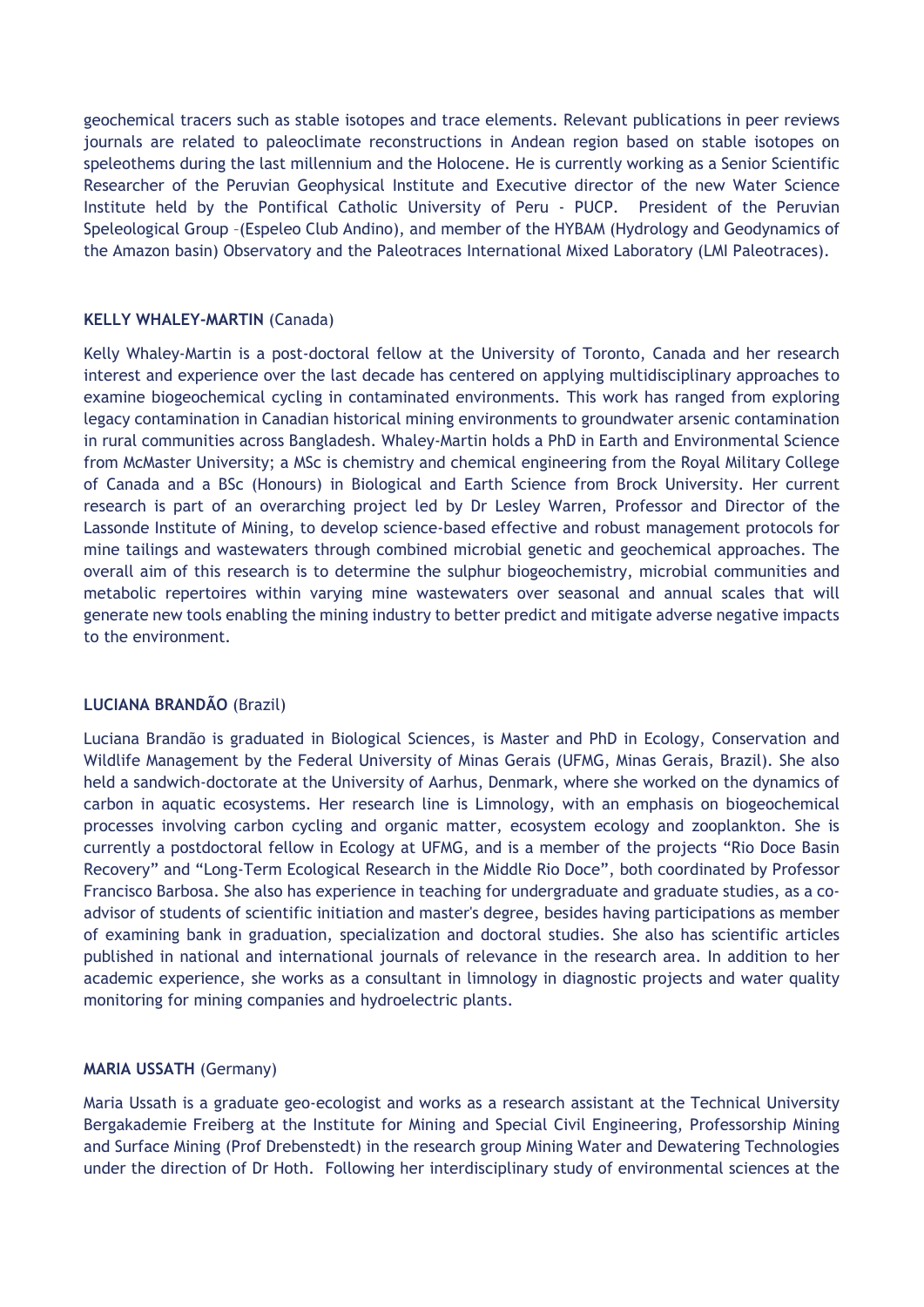TU Bergakademie Freiberg (2008), she started a position at the Federal Institute for Geosciences and Natural Resources in the Department Groundwater Resources – Quality and Dynamics. As part of the technical cooperation with Zambia, she worked in Lusaka on the GReSP project. Then she took over the position of a research assistant in the Mining Water and Dewatering Technologies working group. There she works on projects on various aspects of characterization and remediation of post-mining landscapes and is involved in student teaching as well. In addition to the various aspects of acid mine drainage (AMD), her research also includes hydraulic and hydrogeochemical investigations of soil liquefaction in old lignite dumping areas. Her doctoral thesis will focus on the characterization of Chilean tailings and other deposit materials with regard to the extraction potential of strategic economic elements. In particular, the focus is on application optimization of hXRF measurements for the detection of indium and other strategic elements "in the field".

## **MARIELLY CASANOVA** (Germany)

Marielly Casanova is a licensed architect from Venezuela (2003), she holds a Master Degree in Architecture and Urban Design from Columbia University (2009) NY, and finished her doctoral thesis called "Social Strategies Building the City: a Re-conceptualization of Social Housing in Latin America" at the University of Duisburg-Essen, Germany (2017). Casanova's work focuses on the intersection between urban planning and social dynamics. Her main expertise and interests lie in participatory planning, co-production and co-implementation of projects of diverse nature (public space, mobility, neighborhood regeneration, informal settlements, housing and public policy). She analyzes neighborhood potentials in different contexts for the conception of urban strategies and projects that can be implemented in collaboration with local stakeholders. Currently at the Institute of City Planning and Urban Design, University of Duisburg-Essen, she teaches non-conventional research methodologies to assess urban problems and potentials in disadvantaged neighborhoods. Casanova's previous work in research and teaching extends to Columbia University, NY and at Urban Think Tank Chair of Architecture and Urban Design, ETH Zürich. In addition, Casanova worked as a project manager and head of the department of the Public Domain Projects at the Municipality of Chacao in Caracas, Venezuela – designing, managing and implementing plans, projects, and urban regulations.

## **MARION MARIA STEMKE** (Germany)

Marion Stemke was born in 1963. She made her high school graduation on the second educational path. From 2005 to 2010, she studied Geoscience with specialization on hydrogeology at Ruhr-University Bochum. After completing her master's degree, she worked for 15 months in the free economy in the field of mineral water exploration. From 2012 to 2017, she was a PhD student at the Ruhr-University Bochum where she was responsible for various projects in the field of mining. Her projects include a feasibility study for underground pumped storage power plants in the coal industry and the geothermal use of mine water. She obtained her PhD in January 2017. Since October 2017, she works at the Johannes Gutenberg-University Mainz as research collaborator. Stemke is working on a project that deals with the planned mine water increase in hard coal mining areas. Her main tasks are the development of an assessment matrix and the investigation of the environmental impact of the planned mine flooding. Other interests include the study of the formation and behavior of density stratification in abandoned ore mines by using underwater cameras and probes. Further topics she is interested in are feasibility studies for geothermal use of mine water in different locations (ore and coal mines) as well as the development of a new method for water balance in abandoned mines.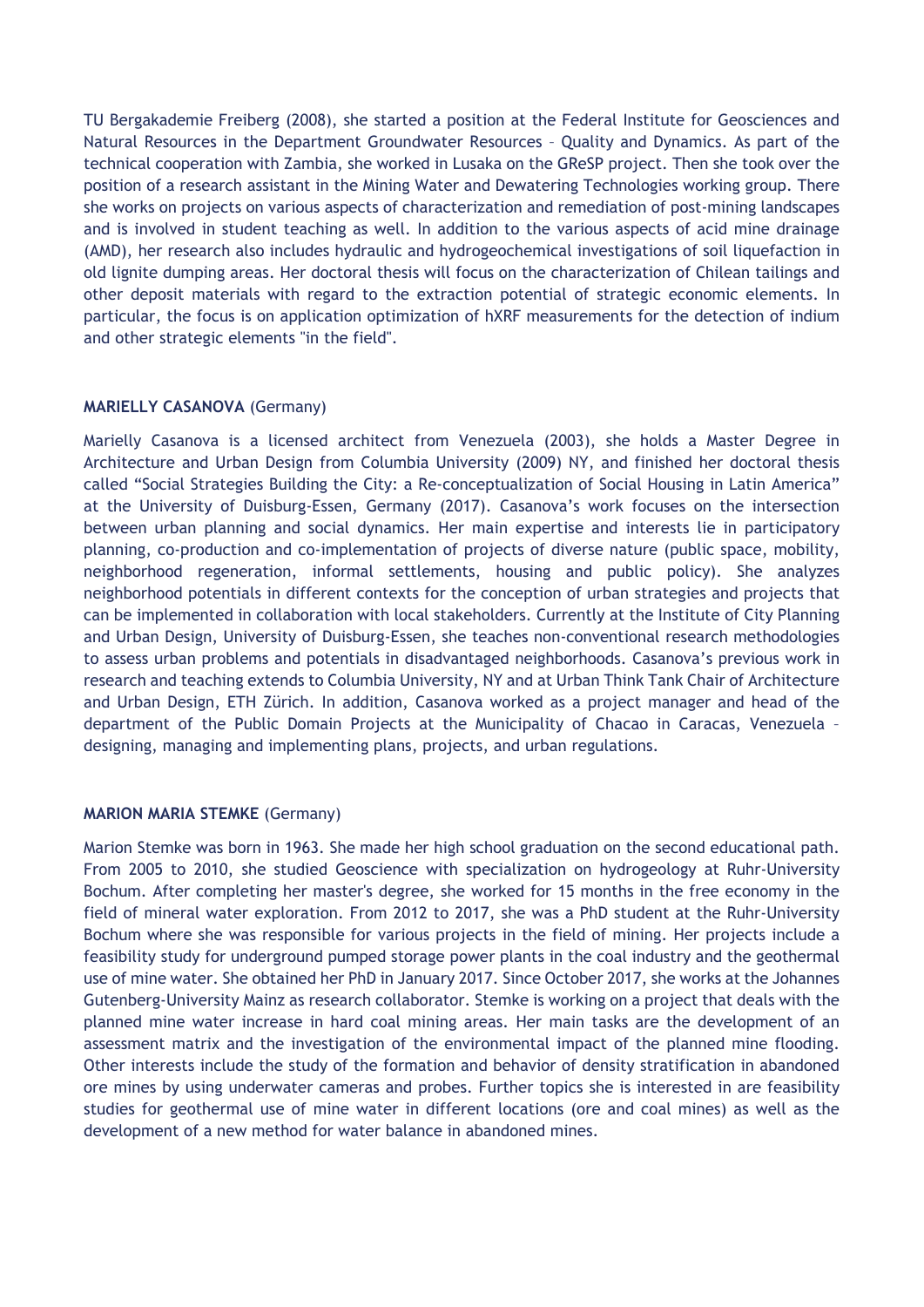#### **NADINE GERNER** (Germany)

Nadine Gerner holds a diploma in biology from the University of Frankfurt and is specialized in freshwater biology and ecotoxicology. She conducted a PhD at the Helmholtz Centre for Environmental Research (UFZ) in Leipzig, where she investigated the ecological effects of the Canadian oil sands development and advanced biological indicators for aquatic macroinvertebrate species. In 2014, Nadine Gerner joined Emschergenossenschaft & Lippeverband, a public sector water management association in Essen. The restoration of the Emscher river and its tributaries is the central topic of her work. In this context, she coordinated a case and pilot study in the EU-funded research project DESSIN. In DESSIN, a framework for the evaluation of ecosystem services was developed and applied. In parallel, innovative technologies for the improvement of water quality were tested. Currently, Gerner is involved in the German research project STEER, which develops tools for improving governance regimes in water management. The aim is to facilitate Integrated Water Resources Management by resolving conflicts of interest between the involved actors and institutions. Her current research interests are on river restoration, ecosystem services and ecotoxicology. During school, Nadine Gerner spent three years in Brazil, attending the Humboldt college in São Paulo. She speaks German, English and Portuguese.

## **NICOLAS W. JAGER** (Germany)

Nicolas W. Jager is a political scientist working in an interdisciplinary research team on the research project "Leverage Points for Sustainability Transformation", and as a member of the Working Group on Governance, Participation, and Sustainability at Leuphana University Lüneburg, Germany. He studied at the University of Trier, Germany, and Lund University, Sweden, and holds a PhD in Political Science from Leuphana University. His research covers multiple aspects of environmental governance and institutional change, including water resources management, public participation, institutional failure, and issues of environmental policy integration and coherence. In particular, Nicolas Jager's work is concerned with the question of 'what works' in environmental governance. His analyses examine the opportunities and pitfalls for sustainable development associated with different modes of environmental governance and public policymaking, and the processes and mechanisms through which these may be realized. Those inquiries span a wide spectrum of methodological approaches, including qualitative and quantitative inquiry, meta-analyses and network and configurational methods, and focus on several geographic areas, with studies conducted in Central and Eastern Europe, North America, and Africa.

## **PEDRO MAIA BARBOSA** (Brazil)

Graduated in Biological Sciences with emphasis in Environmental Management by the Pontifícia Universidade Católica (PUC) de Minas Gerais, and PhD in Ecology by the Federal University of Rio de Janeiro. Has expertise in the field of Ecology, with emphasis in Ecosystems Ecology. Developed a part of his PhD in the University of California (Santa Barbara - UCSB), relating physical and chemical processes to the cycle of biogenic climate gases (CO2 and CH4). Currently has a post doc position in the University of California (Santa Barbara), at the Earth Research Institute, where he continues his studies regarding the biogeochemical cycle of Carbon in Amazonian floodplains, with special attention to CH4 and CO2 emissions to the atmosphere and related processes.

## **PEDRO VAL** (Brazil)

Pedro Val is a geologist with a BSc degree from the Federal University of Amazonas (UFAM) and a Doctor in Earth Sciences from Syracuse University with postdoctoral experience at the Scripps Institution of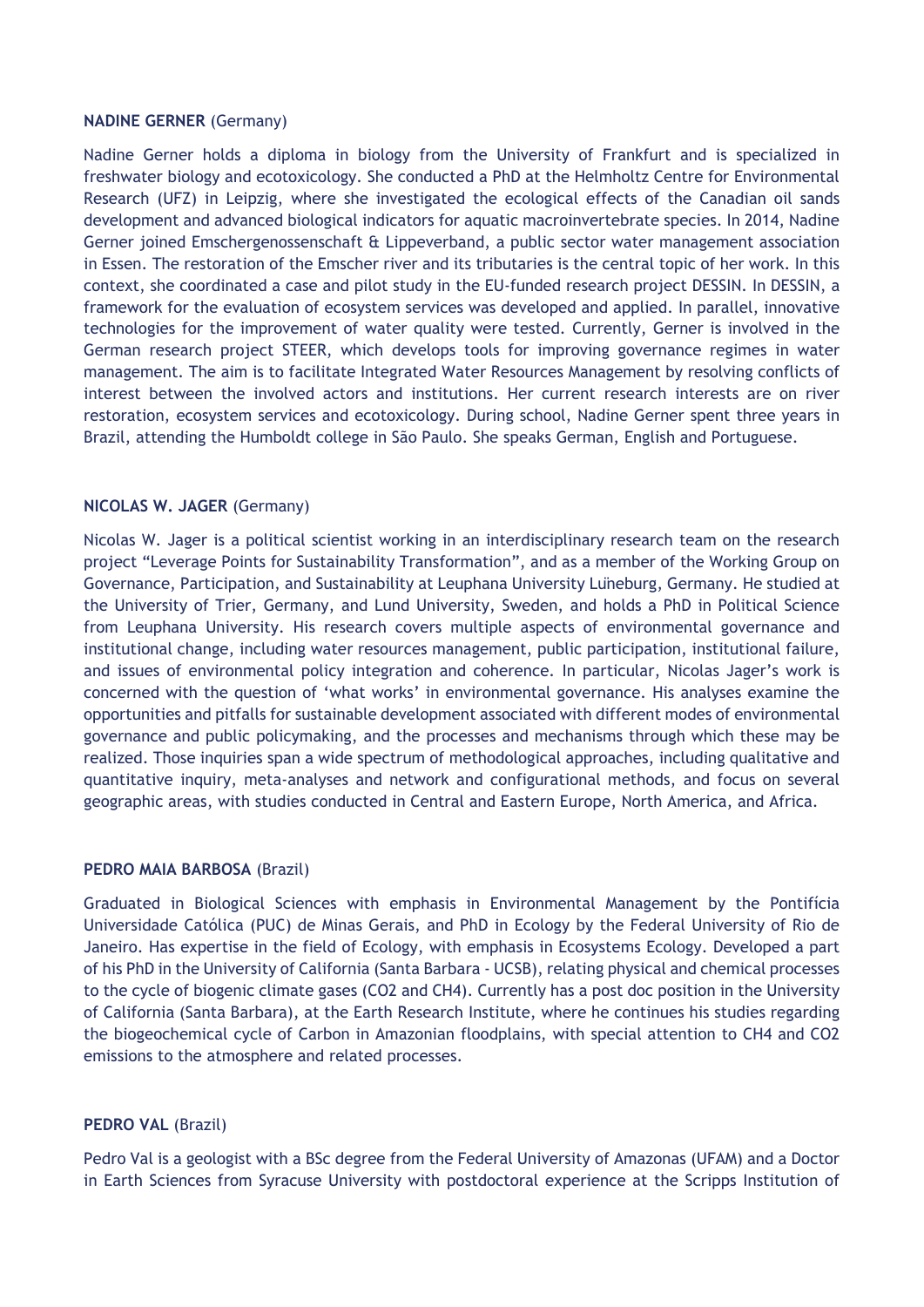Oceanography, University of California, San Diego. He specialized in Tectonic Geomorphology and use cosmogenic isotopes (in-situ and meteoric) to build inventories (primarily 10Be, 26Al,14C, and 21Ne) that serve as paleo and modern proxies of erosion rates as well as chronological constraints for dating landscape features from hundreds to millions of years. The foci of his research are the interactions between tectonic, climatic, and surface processes and their individual contributions to the evolution of landscapes and the mass balance involved with a focus on mountain ranges and lowlands. In the past, he has investigated the erosional response to tectonically driven changes in base level in both Central Amazonia and the southern Central Andes. Currently, he continues to investigate the links between mountain building, tectonic processes, and climate, but future plans are to investigate environmental impacts caused by humans at the watershed scale, including changes in the geomorphology of basins, sediment export, and contaminant mobility.

## **ROBERT LEPENIES** (Germany)

Robert Lepenies is a research scientist at the Helmholtz Centre for Environmental Research and a member of the Global Young Academy. He holds a PhD from the Hertie School of Governance, a MSc from the London School of Economics, and a MSc from the University of Oxford (The Queen's College). He works on the politics of nudging and on themes in the philosophy of the social sciences (economics), international political economy, and public policy. Currently, he is developing new projects related to the application of behavioral insights to the Sustainable Development Goals (SDGs) and on themes in water governance in the interdisciplinary environmental politics team of the UFZ. He has held postdoctoral positions at the European University Institute (Max Weber Fellowship) and at the Berlin Social Science Center (WZB). He held visiting fellowships at Yale University (Fulbright-Schuman Grant) and the FU Berlin. He taught politics at the ESCP Europe Business School Berlin and history of economic thought at the Hertie School of Governance Berlin in the Master of Public Policy program. Robert received the inaugural WIWA Young Scholars Award for Pluralism in Economics (2015), as well as the Mulert German Fulbright Association Award for Mutual Understanding (2016) and the A.SK Social Sciences Post-Doctoral Award (2016).

## **STÉFANO ZORZAL DE ALMEIDA** (Brazil)

Stéfano Zorzal de Almeida is Doctor in Plant Biodiversity and Environment (Institute of Botany of São Paulo), Master in Plant Biology and Bachelor in Biological Sciences (Federal University of Espírito Santo) and Technologist in Environmental Sanitation (Federal Institute of Espírito Santo). I have experience in Ecology, with emphasis on Aquatic Ecology, working mainly on the following topics: diatom ecology, phytoplankton and periphyton, water quality, metacommunities and anthropogenic impact. Has special interest in the relationship between aquatic and terrestrial environments, especially in the influence of land use on aquatic ecosystems. Currently, he is a postdoctoral scholar by the Post-Graduate Program in Plant Biology (UFES), participating in the Program for Monitoring Aquatic Biodiversity of the Environmental Area I (Lowland Doce River, Espírito Santo, Brazil), studying the community of periphytic diatoms in lentic and lotic environments, and a volunteer professor at the Federal University of Espírito Santo.

## **VICTOR MARCHEZINI** (Brazil)

Victor Marchezini is a Brazilian researcher that earned a B.A. in Social Sciences from Federal University of São Carlos in 2007 and defended his dissertation about "biopolitics of disasters" in 2013. Over the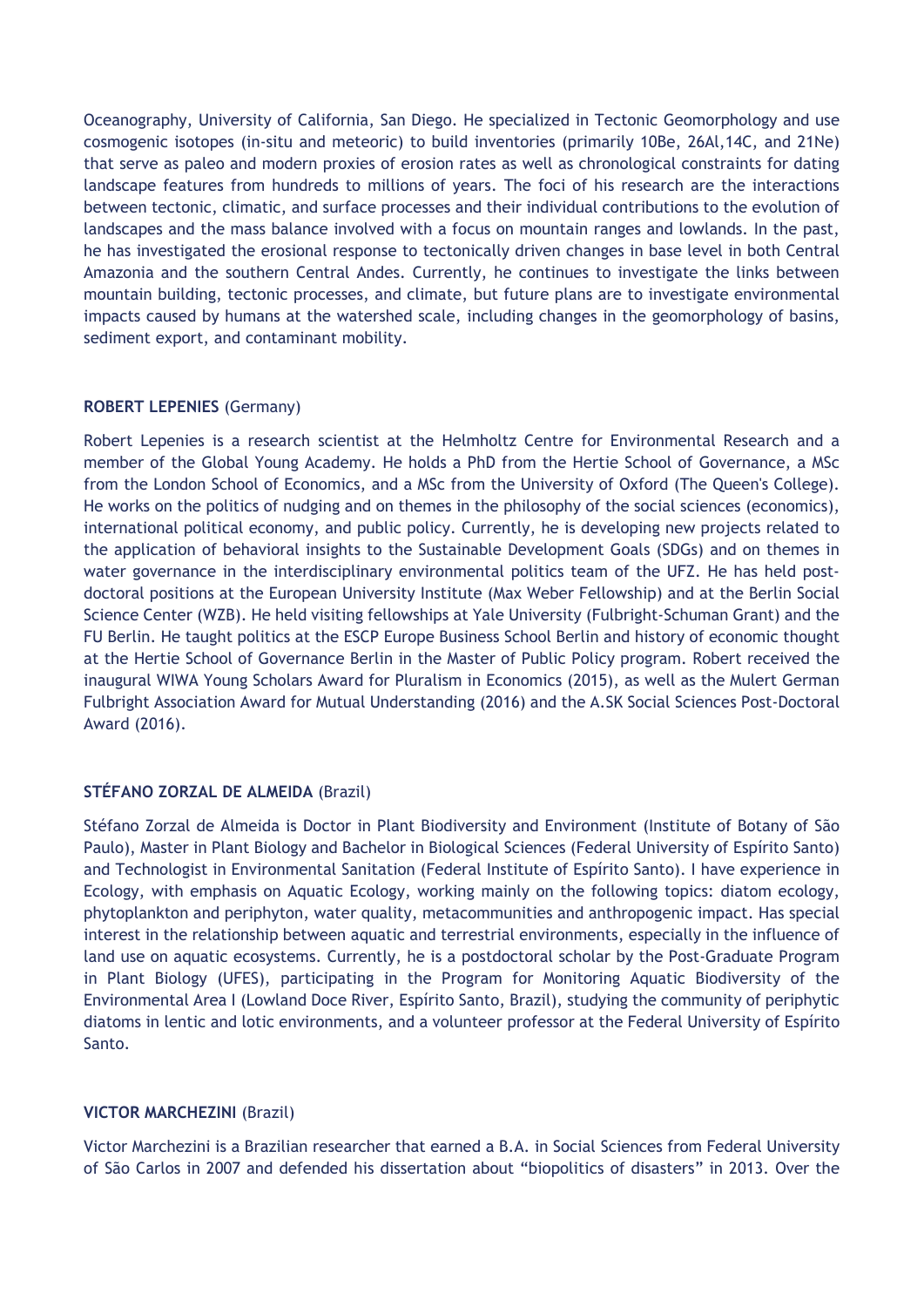past 14 years he has studied Sociology of Disasters in South America and recently co-edited a free ebook entitled "Reduction of Vulnerability to Disasters: from knowledge to action" which gathered chapters in English, Spanish and Portuguese. Since 2012 he has been working at CEMADEN (Brazilian center for early warning and monitoring of natural hazards) and learning about public policies, interdisciplinary and transdisciplinary methods. His main interests include root causes of vulnerability and disaster risk creation. In May 2017, he was chosen as a delegate to the UN Major Group for Children and Youth and attended the Global Platform for Disaster Risk Reduction in Mexico. Since 2018 he is in the Editorial Board of Disaster Prevention and Management.

## **SENIOR SCIENTISTS - JOINT GERMAN-BRAZILIAN SERIES "WATER AND REGIONAL DEVELOPMENT"**

#### **ANDRE NIEMANN** (Germany)

Andre Niemann has more than 20 years of professional experience in the field of sustainable water management, river basin management and ecological restoration of rivers. He is specialized in project management, planning and design in the context of all aspects of sustainable water management. Niemann follows up the development and implementation of sustainable water management strategies in more than 50 river basin catchments all over the world. He has broad experience in working with interdisciplinary teams containing further disciplines such as policy makers, economists, ecologists and other experts of related experts. Key qualifications can be found in solving water quality problems, hydrological and hydraulic questions and the development of cost-effective measures on the river basin level especially in urban situations effected by mining. He has further additional experience in all fields of environmental engineering, especially in the field of post-mining landscapes. His experience in structuring responsibilities within the participation of different authorities is another valuable qualification. Niemann has worked for UNESCO/IHP and the EU in various actions e.g. "Urban Drainage in Developing Countries" in many countries. Currently he is involved in international projects in Indonesia, Iran, Egypt, China and inside the EU. Niemann has published many articles in journals and books. Before he became Chair and Director of the Institute of Hydraulic Engineering and Water Resources Management at the University of Duisburg-Essen in 2010, he was the general manager at Dahlem Consulting Engineers in Essen, an international engineering consultant specialized in the field of sustainable water management. He was a key expert in numerous projects and activities in the field of flood protection, ecological restoration, urban drainage and combined sewer overflow treatment.

#### **JOSÉ TUNDISI** (Brazil)

José Galizia Tundisi is a retired Full Professor of the University of São Paulo, School of Engineering at São Carlos. He is a Member of the Brazilian Academy of Sciences and of the Staff of the Ecology Institute "Excellence in Ecology" in Germany. He was a member of the Scientific Committee of ILEC (Japan, 1986-2006), the Executive Vice-President of the International Council for Science (ICSU, 1999-2000), and President of the National Research Council of Brazil (1995-1999). Currently he is the President of the International Institute of Ecology, São Carlos, and the Coordinator of the UNESCO LatinAmerican Memorial Chair. Tundisi's main research activities are: Limnology of lakes and reservoirs, Water Resources Management, and Watershed Management. He worked as a consultant in 40 countries. He received Doctor Honoris Causa Degrees from the University of Southampton, U.K. in 1998 and from the University of Engineering of Peru, in 2008, and the Brazilian Scientific Medal, Class Grand Cross, from the Brazilian government, in 1994. Tundisi has also received the Gold Medal Augusto Ruschi, from the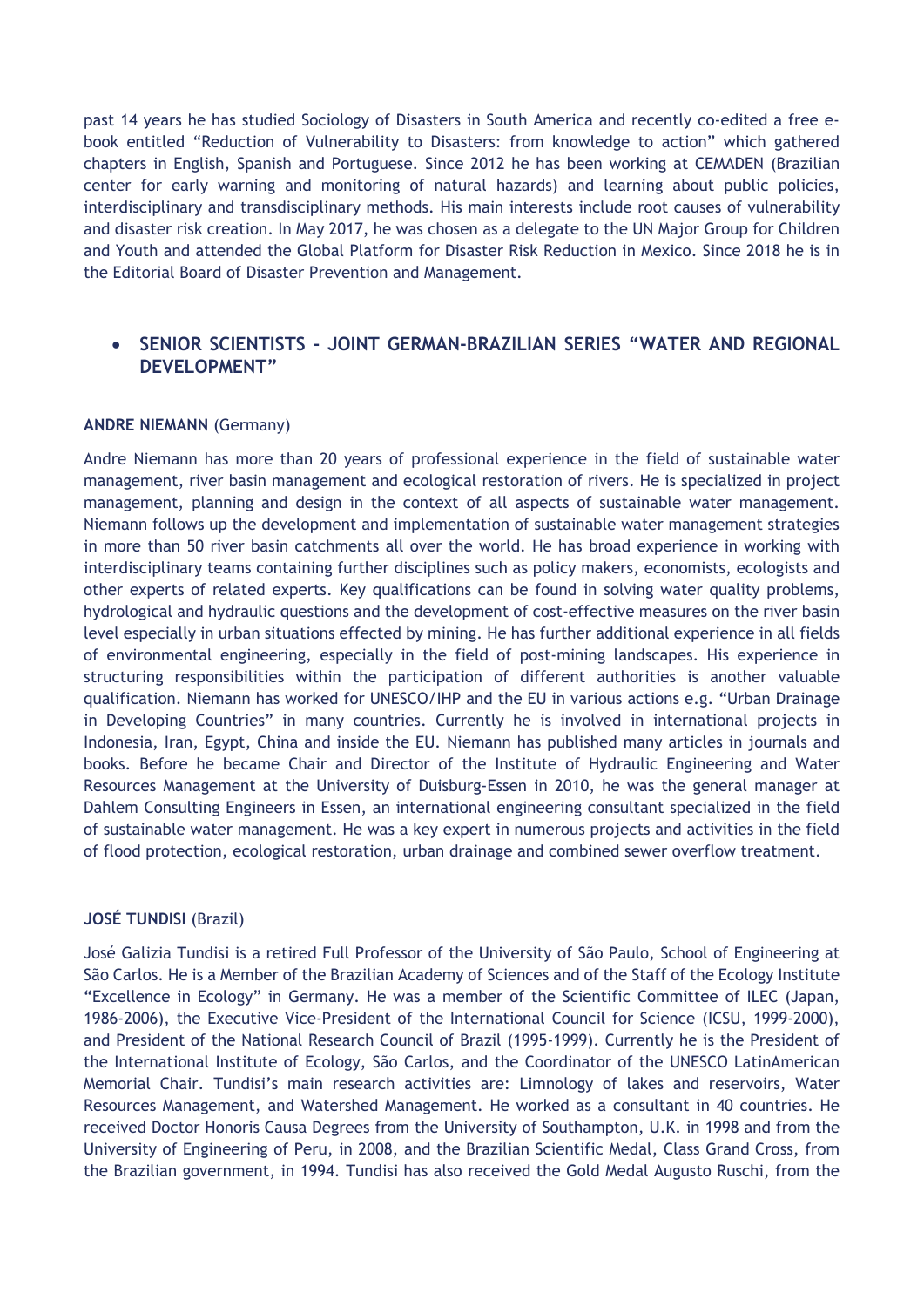Brazilian Academy of Sciences; the Anisio Teixeira Prize, from the Ministry of Education of Brazil; and the Bouthros Galli Prize of the United Nations (1995). He was also awarded the Water Prize from the Conrado Wessel Foundation, in 2005, for Achievements in Science applied to Water Management.

## **PETER FRITZ** (Germany)

Peter Fritz studied Geology at the TH-Stuttgart and began his doctoral studies in 1962 on the topic of isotope geochemistry at the University of Pisa (Italy) and obtained the Dr rer. nat. from TH Stuttgart. A postdoctoral fellowship at the Sorbonne in Paris (1965-1966) and then the University of Alberta, Edmonton, Canada (1966-1971) followed. His research and teaching focused increasingly on isotope hydrology, paleoclimatology, and the development of methods for dating groundwater in addition to aqueous geochemistry. From 1971-1987, he taught at the University of Waterloo as Assoc./Full Prof and Dept. Chairman and established the first laboratory for isotope hydrology in Canada at the University of Waterloo. In 1987, he followed an invitation from the Society of Radiation Protection (GSF) to become director for the Institute of Hydrology (1987-1992). In 1991, the German Government (Federal Ministry of Research and Technology, BMFT) offered him to become Founding and Scientific Director and CEO of the newly to be established Centre for Environmental Research (UFZ) in Leipzig. He was Honorary Professor at the University of Leipzig until his official retirement in 2004, after which the BMFT requested him to moderate Government sponsored Forestry Research (until 2010). He is Fellow of the Royal Society of Canada, the German National Academy of Sciences Leopoldina and the Polish Academy of Sciences. Since 2002 he is member and since 2008 Chairman of the Scientific Advisory board of the Zuckerberg Institute for Water Research at Ben Gurion University in Israel. Since 2002, he is Member/Honorary Member of the board of the BDZ-Training and Demonstration Centre for decentral wastewater treatment in Leipzig. Between 2011 and 2016, he was member of the governing board of "Alberta Innovation – Energy and Environment Solutions" in Edmonton and during the same period, he was Member of the Scientific Advisory Board for Nuclear Applications (SAGNA) of the International Atomic Energy Agency (IAEA) in Vienna. Since 2015, he is member of three international panels of the Inter-Academy Partnership on "Strategies for Attaining the UN Sustainable Development Goals (SDGs)".

## **VIRGINIA S. T. CIMINELLI** (Brazil)

Virginia S. T. Ciminelli is Professor at the Department of Metallurgical and Materials Engineering, Universidade Federal de Minas Gerais – UFMG and PI of the National Institute of Science and Technology on Minerals, Water and Biodiversity, INCT-Acqua. Member of the Brazilian Academy of Sciences, National Academy of Engineering. Foreign Member of the National Academy of Engineering (USA) and The World Academy of Sciences (TWAS). Leads partnerships with a large number of institutions in Brazil and abroad, and the industry. Over 260 publications and supervision of 54 M.Sc. and Dr. theses (concluded), and 16 post-doctoral fellows. Her research involves the application of thermodynamics and kinetics, combined with spectroscopic and microscopy techniques, to develop a mechanistic understanding of solid-liquid reactions of relevance to hydro- and electrometallurgy, and to environmental remediation and protection.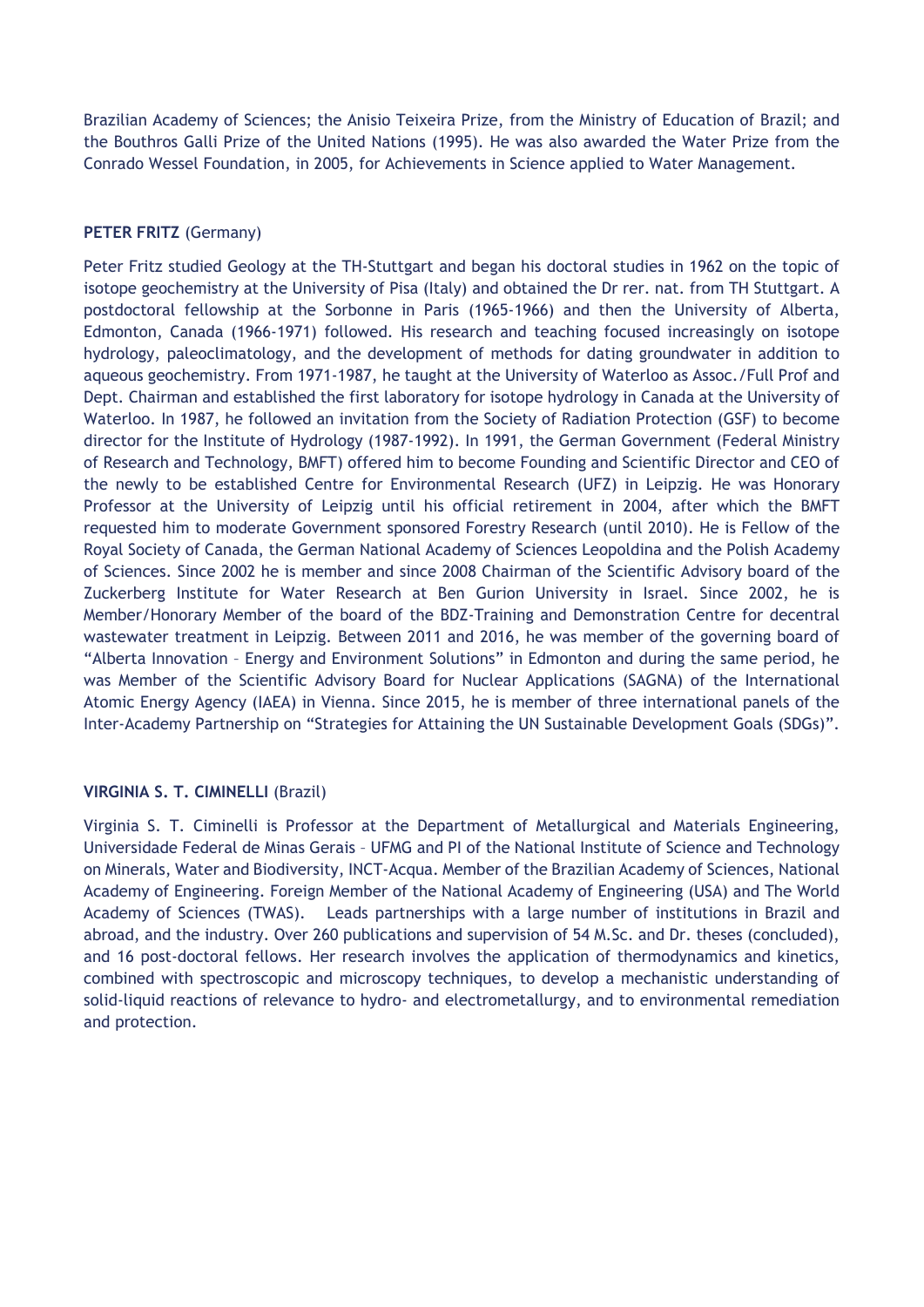## **SPEAKERS AND FACILITATORS**

#### **ALESSANDRO NEPOMUCENO** (Brazil)

Alessandro Lucioli Nepomuceno is the Sustainability and Communication Director for Kinross Brazil, one of the biggest gold mining in the world, since 2009. During 2005 to 2008, he was the Regional HSE manager for Kinross. He also worked as HSE Manager for Rio Tinto Mining from 1998 to 2004. Alessandro has a Bachelor´s Degree in Mine Engineering from Minas Gerais Federal University, has a Specialization in Mining Safety and Environment at Centre D´Études Superieures Pour Secutité et L´Environnement Miniers École Des Mines D´Ales in France during 1992 to 1993. He also has a Master´s Degree in Bussiness Strategy and Environmental Management at Bradford University in England in 1997 to 1998.

## **BRITALDO SOARES FILHO** (Brazil)

Britaldo Soares Filho and collaborators have developed integrated simulations of land-use changes in tropical forest regions to assess the impacts of policy scenarios on climate, river regime, carbon balance, forest fires, agriculture and forestry rents, and biodiversity. Policy applications include studies on REDD+ (Reducing Emissions from Deforestation and Forest Degradation), impacts of infrastructure development on ecosystem services, economic evaluation of forest concessions, effectiveness of Amazon protected areas, Brazil's Forest Code, the national market for trading forest certificates, lowcarbon agriculture development, cattle ranching intensification, and Brazil's NDC (Nationally Determined Contributions) to climate change mitigation. Dr. Soares-Filho also coordinates the development of DINAMICA EGO software (www.csr.ufmg.br/dinamica), an environmental modeling freeware used by many scholars worldwide.

## **CLAUDIA PAHL-WOSTL** (Germany)

Claudia Pahl-Wostl is full professor for resources management at the Institute for Environmental Systems Research (USF) in Osnabrück, Germany and visiting professor at the Global Institute for Water Security at the University of Saskatchewan, Canada. Before moving to Osnabrück she worked for more than ten years at the Swiss Federal Institute for Science and Technology, Zürich and the Swiss Federal Institute for Aquatic Science and Technology, EAWAG. Claudia Pahl-Wostl is an internationally leading scholar on governance and adaptive and integrated management of water resources and the role of social and societal learning. Her research programme builds on foundations in systems science, which explicitly acknowledge the complex and often unpredictable dynamics of the systems to be managed. In 2012, the Bode Foundation Water Management Prize was awarded to Pahl-Wostl for the pioneering interdisciplinary work on "Governance in times of change" and comparative analyses of water governance in large river basins. Recent research interests include the water-energy-food nexus and SDG implementation and social-ecological-network analysis. The interdisciplinary research team comprises scientists with diverse backgrounds in geography, regional planning, political science, agricultural economics, system science, computer science, environmental science and civil engineering.

## **FRANCISCO BARBOSA** (Brazil)

Basic training in Natural History at Universidade Federal de Minas Gerais (1973) , Master's in Ecology and Natural Resources at Universidade Federal de São Carlos (1979) , Ph.D. in Ecology and Natural Resources and Limnology at Universidade Federal de São Carlos (1981) and Post-doctorate at Institute of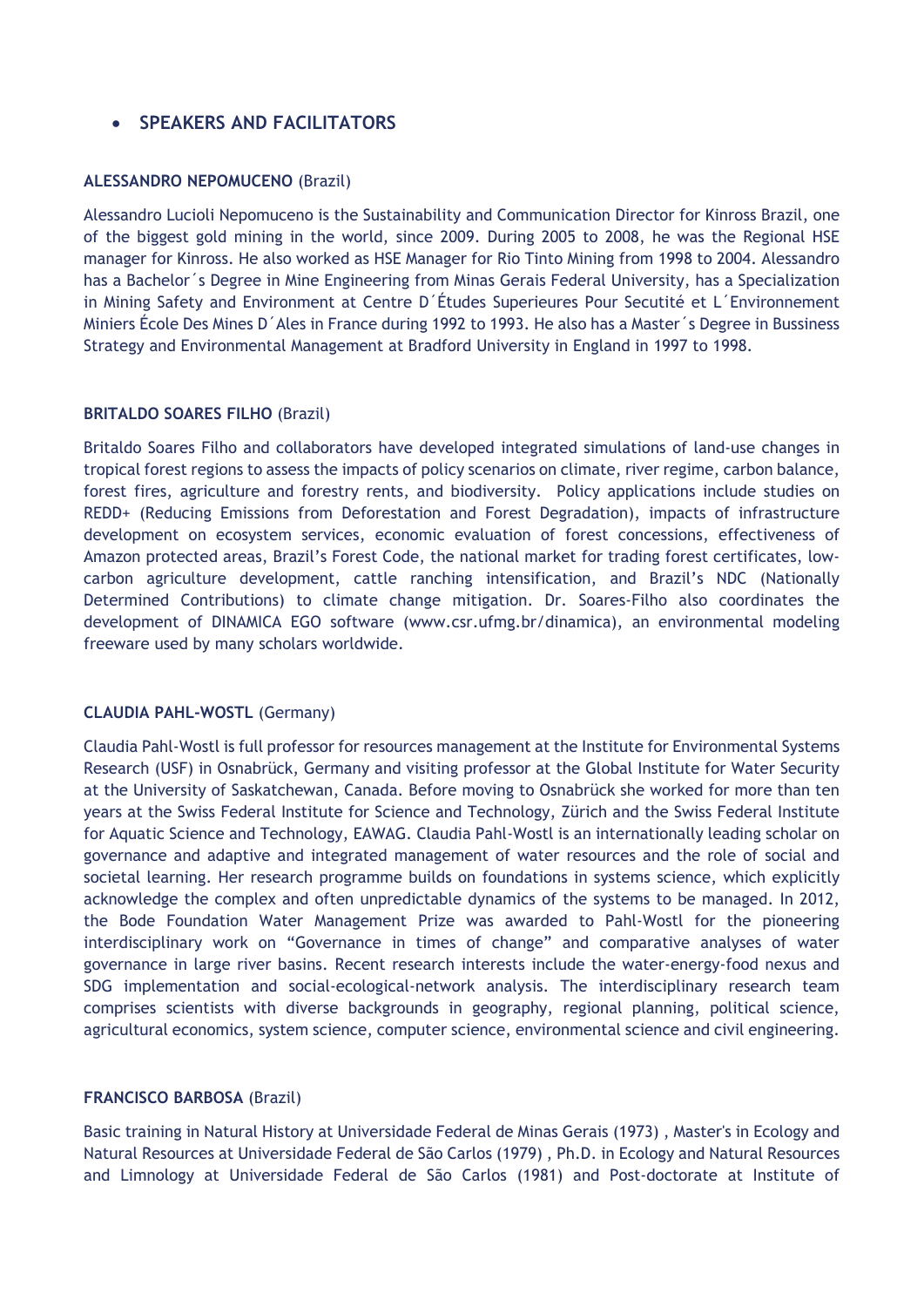Freshwater Ecology - England (1988) . Currently is Full Professor of Ecology/Limnology at Universidade Federal de Minas Gerais, Coordinator of the especialization course in Management of Hydric Resources of the Institute of Biological Sciences at Universidade Federal de Minas Gerais. Vice-Chair of the National Research Institute on Mineral Resources, Water and Biodiversity – INCT-Acqua. Expertise in Ecology and Limnology with emphasis in Ecology and Conservation of aquatic ecosystems under the following research themes: primary productivity, phytoplankton ecology, water quality, bioremediation.

## **TATIANA HEID FURLEY** (Brazil)

Technical Director of APLYSIA Environmental Solutions; CEO of APLYSIA Institute; Director of Brazilian Ecotoxicology Society; President of SETAC LA (Society of Environmental Toxicology and Chemistry), Tatiana is a biologist who earned her master and doctorate degree in biological oceanography from Rio Grande do Sul and São Paulo Federal University - Brazil. She has dedicated her last 28 years designing and coordinating environmental effects studies monitoring industrial effluents and aquatic ecosystems. She has clients from large industrial sectors such as oil and gas, mining, steel industry, pulp and paper, e.g. Petrobras, Vale, ArcelorMittal and Fibria, respectively. From the environmental diagnostics of industrial effluents, she began to investigate in detail the internal effluents from industries reaching the source of the environmental problems, closing the link between the "cause and effect". For the last 15 years, she has been working with mining environmental liabilities projects related to old and recent spills in soil and water resources. Between the years of 1997 and 2018, she received 15 awards for the technical quality of her environmental projects. Since 2000, Tatiana has been participating in scientific committees of international conferences, organizing environmental effects monitoring seminars and conferences, chairing and presenting tripartite projects that she had together with scientists from universities, industries and environmental agencies from Brazil, USA, Canada, UK, Spain, Italy, New Zealand, Australia.

## **WILFRED BRANDT** (Brazil)

Mining Engineer (Brazil, 1982), postgraduate in Landscape Planning (Germany, 1991). As a consultant of UNESCO, PNUD, PNUMA (United Nations Programs) has worked with technical cooperation and training in Latin America (Brazil, Uruguay, Equator and Venezuela) and Europe (Germany). Founder and Principal of BRANDT MEIO AMBIENTE, a consulting company for social and environmental management, which works for industry, mining, power generation, oil and infrastructure companies.

## **ALUMNI - JOINT GERMAN-BRAZILIAN SERIES "WATER AND REGIONAL DEVELOPMENT"**

## **INGO WAHNFRIED** (Brazil)

Ingo Daniel Wahnfried earned his bachelor degree in geology in 2003 from Universidade de São Paulo, in São Paulo – Brazil, and completed his Doctorate in Mineral Resources and Hydrogeology in 2010 at the same university. Between 2010 and 2012, he earned a scholarship from the Amazonas State research financing agency (FAPEAM) and from the Brazilian national research council (CNPq) to work as a Post-Doctoral fellow at the Geosciences Department of Universidade Federal do Amazonas (UFAM), in Manaus – Brazil. In 2012, he was hired as a Professor at the same department. Prof Wahnfried's research interests changed slightly during his career. During the undergraduate course, he worked with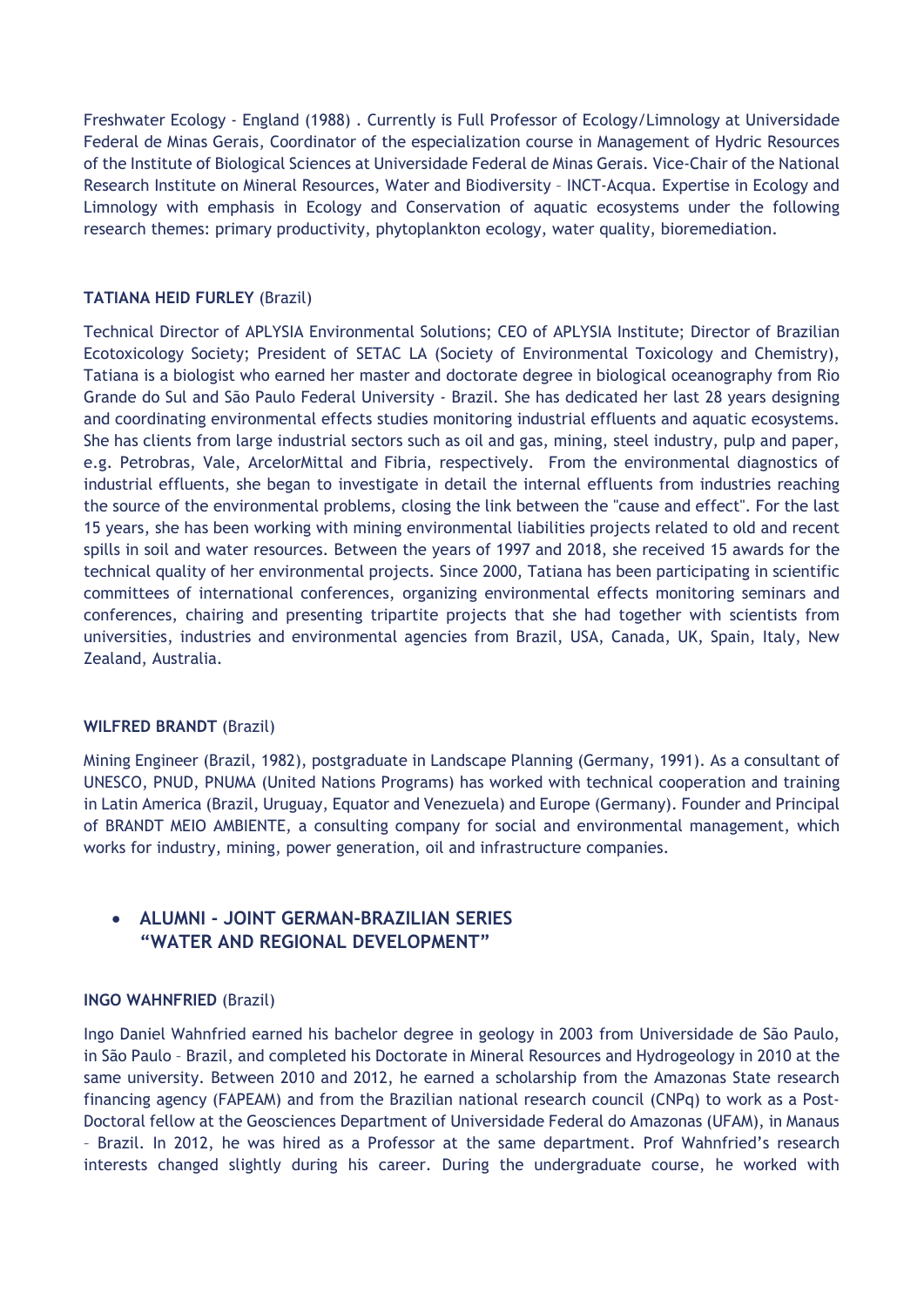groundwater recharge in urban areas, namely the city of São Paulo. During his DSc he worked with hydraulic testing and flow characterization in fractured aquifers in the State of São Paulo. During his Post-doc, he worked with the geological and hydrogeological characterization of silicified sandstone layers in a sedimentary aquifer in Manaus. Nowadays, his research is focused on aquifers in the Amazon region. The main research interests are hydrogeological and hydrochemical characterization, aquifer vulnerability assessment, groundwater use and management, assessment of geogenic groundwater contamination (mainly by arsenic, manganese and iron), quantification of aquifer recharge and of water flow between underground and surface systems.

**STAFF** 

## **HENNING STEINICKE** (Germany)

After his diploma in Biology from the University of Halle, Germany, Henning Steinicke specialized on population biology of Neotropical amphibians and the development of conservation strategies in highly fragmented landscapes. He performed his doctoral and post-doctoral research at the Helmholtz-Centre for Environmental Research Leipzig, Germany and the University of São Paulo, Brazil. After his postdoc, Steinicke worked on the implementation of scale-sensitive conservation policies in Europe. Since 2011, he is senior scientific officer in the Department of Science-Policy-Society of the Leopoldina. Here he is mainly in charge for the co-ordination of Academy initiatives within the broad field of life sciences. This includes sometimes a scientific counseling of working groups but mainly focusses on the counseling of working groups and committees regarding an efficient advice of German policy makers. He therefore analyses the political discussions in certain fields, constantly follows the working process of Academy working groups with a perspective of the addressee and is responsible for a tailor-made writing of Academy statements, depending on the goals of current initiatives. Henning Steinicke is member in two standing committees of the Deutsche Forschungsgemeinschaft (the Permanent Senate Commission on Fundamental Issues of Biological Diversity and the Permanent Senate Commission on Animal Protection and Experimentation) and is member of the steering committee and the committee on finance of the German initiative "Tierversuche verstehen" (Understanding animal experimentation). He is further member of the Instituto Neotropical in Brazil.

## **JAN NISSEN** (Germany)

Jan Nissen has been working as Senior Officer in the Leopoldina's International Relations Department since August 2011. He is responsible for the coordination of bilateral activities with partners of the academy in Latin America, Africa and Israel. He also manages the secretariat of the Leopoldina's Human Rights Committee. Nissen holds a Magister degree in political science, economic policy, and culture studies from University of Münster and a M.A. degree in public administration from Hertie School of Governance. In 2011, he completed his doctoral thesis in political science at University of Münster.

## **MARCOS CORTESÃO BARNSLEY SCHEUENSTUHL** (Brazil)

Marcos Cortesão Barnsley Scheuenstuhl is an economist graduated in 1988 from the State University of Rio de Janeiro. He obtained his Master's degree at the same university and later went to the Federal University of Rio de Janeiro to develop a PhD. For many years he worked at the State University of Rio de Janeiro, where he focused on Higher Education Policies and Funding of Higher Education in Latin